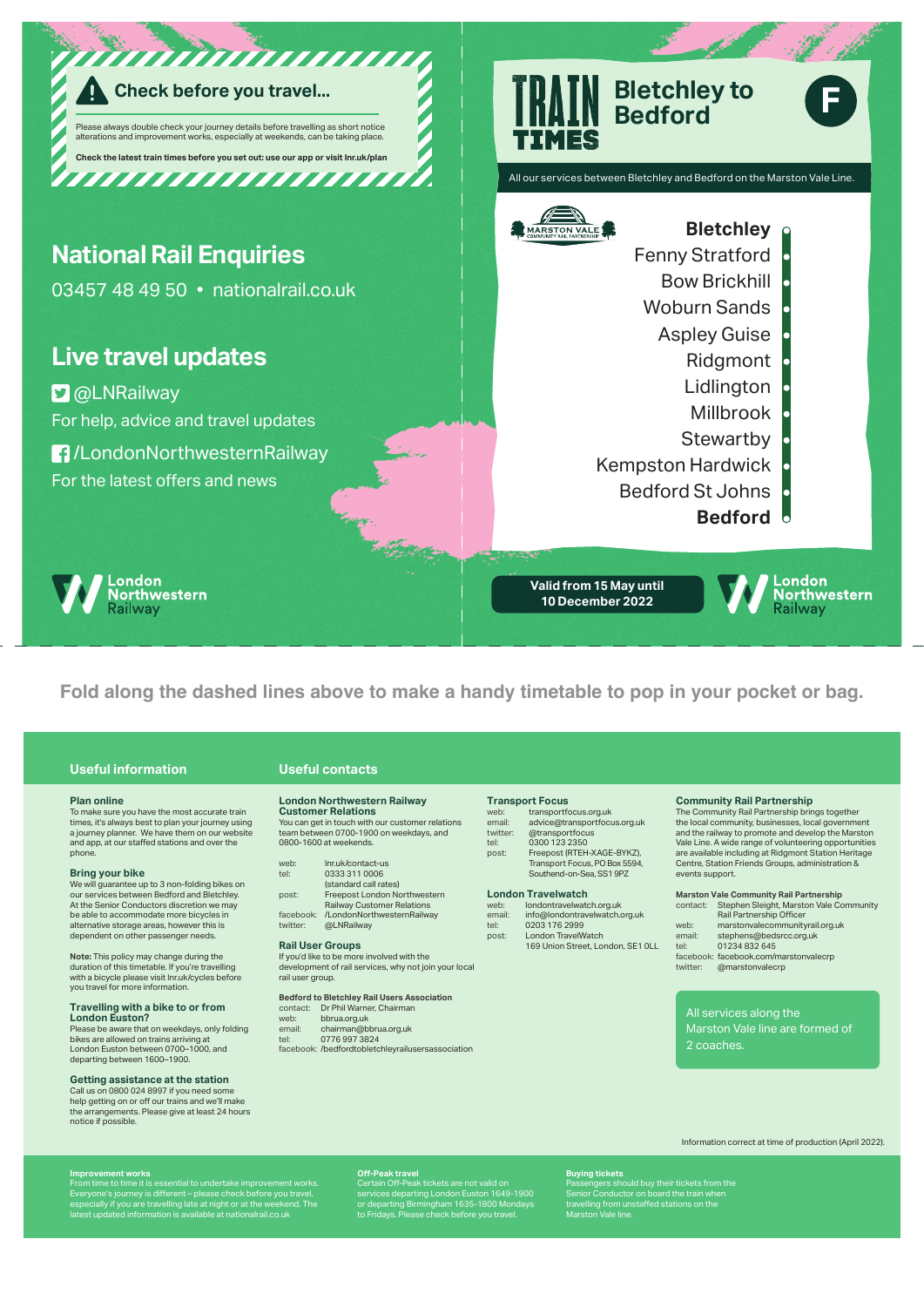|                                                                                            |    |              |                                  |                                       |                                  |                |                              |                                   |                      |                                        |                                            |                      |                                            |              |                          |                                       |                                  |                      |                                  |              |                      |                                       | Valid from 16 May<br>until 9 December 2022 |                      |                                  |              |
|--------------------------------------------------------------------------------------------|----|--------------|----------------------------------|---------------------------------------|----------------------------------|----------------|------------------------------|-----------------------------------|----------------------|----------------------------------------|--------------------------------------------|----------------------|--------------------------------------------|--------------|--------------------------|---------------------------------------|----------------------------------|----------------------|----------------------------------|--------------|----------------------|---------------------------------------|--------------------------------------------|----------------------|----------------------------------|--------------|
|                                                                                            |    |              | EM                               | <b>EM</b>                             |                                  |                | <b>TL</b>                    | EM                                |                      |                                        |                                            | EM                   | EM                                         |              |                          |                                       |                                  | EM                   | <b>TL</b>                        |              |                      |                                       |                                            | EM                   | <b>TL</b>                        |              |
| departure platform at Bletchley                                                            |    | (6)          |                                  |                                       |                                  | $6$            |                              |                                   |                      |                                        | $^{\circ}$                                 |                      |                                            |              |                          |                                       | $^{\circ}$                       |                      |                                  |              |                      |                                       | (5)                                        |                      |                                  |              |
| London Euston d<br><b>E</b> Watford Junction d                                             |    |              |                                  |                                       |                                  |                |                              |                                   | 0612<br>0632         |                                        |                                            |                      |                                            |              | 0709                     | 0652 0715<br>$\overline{\phantom{a}}$ |                                  |                      |                                  | 0752<br>0810 |                      | 0816                                  |                                            |                      |                                  |              |
| <b>29 Leighton Buzzard d</b>                                                               |    |              |                                  |                                       |                                  |                |                              |                                   | 0704                 |                                        |                                            |                      |                                            |              |                          | 0738 0743                             |                                  |                      |                                  | 0835         |                      | 0843                                  |                                            |                      |                                  |              |
| m Milton Keynes Central d 0504                                                             |    |              |                                  |                                       | 0551                             |                |                              |                                   | $\blacktriangledown$ | 0706                                   |                                            |                      |                                            | 0723         | $\overline{\phantom{a}}$ | $\overline{\phantom{a}}$              |                                  |                      |                                  | ▼            | 0841                 | $\overline{\phantom{a}}$              |                                            |                      |                                  | 0955         |
| <b>EDIE Bletchley</b> a 0508<br><b>ED Bletchley</b> d                                      |    | 0516         |                                  |                                       | 0555                             | 0624           |                              |                                   |                      | 0710 0710                              | 0720                                       |                      |                                            |              | 0727 0744 0750           |                                       | 0801                             |                      |                                  |              |                      | 0841 0845 0849                        | 0906                                       |                      |                                  | 0959         |
| Fenny Stratford d                                                                          |    | 0519         |                                  |                                       |                                  | 0628           |                              |                                   |                      |                                        | 0723                                       |                      |                                            |              |                          |                                       | 0804                             |                      |                                  |              |                      |                                       | 0909                                       |                      |                                  |              |
| Bow Brickhill d<br>Woburn Sands d                                                          |    | 0523<br>0527 |                                  |                                       |                                  | 0632<br>0636   |                              |                                   |                      |                                        | 0727<br>0731                               |                      |                                            |              |                          |                                       | 0808<br>0812                     |                      |                                  |              |                      |                                       | 0913<br>0917                               |                      |                                  |              |
| Aspley Guise d                                                                             |    | 0530         |                                  |                                       |                                  | 0639           |                              |                                   |                      |                                        | 0734                                       |                      |                                            |              |                          |                                       | 0815                             |                      |                                  |              |                      |                                       | 0920                                       |                      |                                  |              |
| Ridgmont d<br>Lidlington d                                                                 |    | 0534<br>0538 |                                  |                                       |                                  | 0643<br>0647   |                              |                                   |                      |                                        | 0738<br>0742                               |                      |                                            |              |                          |                                       | 0819<br>0823                     |                      |                                  |              |                      |                                       | 0924<br>0928                               |                      |                                  |              |
| Millbrook d                                                                                |    | 0541         |                                  |                                       |                                  | 0650           |                              |                                   |                      |                                        | 0745                                       |                      |                                            |              |                          |                                       | 0826                             |                      |                                  |              |                      |                                       | 0931                                       |                      |                                  |              |
| Stewartby d<br>Kempston Hardwick d                                                         |    | 0544<br>0548 |                                  |                                       |                                  | 0654<br>0657   |                              |                                   |                      |                                        | 0748<br>0752                               |                      |                                            |              |                          |                                       | 0829<br>0833                     |                      |                                  |              |                      |                                       | 0934<br>0938                               |                      |                                  |              |
| <b>ED Bedford St Johns d</b>                                                               |    | 0554         |                                  |                                       |                                  | 0704           |                              |                                   |                      |                                        | 0758                                       |                      |                                            |              |                          |                                       | 0839                             |                      |                                  |              |                      |                                       | 0944                                       |                      |                                  |              |
| <b>E</b> Bedford a<br><b>ED</b> Bedford d                                                  |    | 0558         |                                  | 0609 0626                             |                                  | 0708           |                              | 0719 0728                         |                      |                                        | 0802                                       |                      | 0810 0830                                  |              |                          |                                       | 0843                             |                      | 0901 0905                        |              |                      |                                       | 0948                                       | 0956 1005            |                                  |              |
| <b>En Luton Airport Parkway</b> a                                                          |    |              | 0627                             | $\blacktriangledown$                  |                                  |                | 0744                         | $\blacktriangledown$              |                      |                                        |                                            | 0828                 | $\blacktriangledown$                       |              |                          |                                       |                                  | $\blacktriangledown$ | 0932                             |              |                      |                                       |                                            | $\blacktriangledown$ | 1032                             |              |
| <b>er Wellingborough a</b>                                                                 |    |              |                                  | 0636                                  |                                  |                |                              | 0739                              |                      |                                        |                                            |                      | 0840                                       |              |                          |                                       |                                  | 0911                 |                                  |              |                      |                                       |                                            | 1006                 |                                  |              |
| Settering a                                                                                |    |              |                                  | 0644                                  |                                  |                |                              | 0747                              |                      |                                        |                                            |                      | 0848                                       |              |                          |                                       |                                  | 0919                 |                                  |              |                      |                                       |                                            | 1014                 |                                  |              |
|                                                                                            |    |              | EM                               | EM                                    |                                  |                |                              |                                   | EM                   | TL                                     |                                            |                      |                                            |              | EM                       | <b>TL</b>                             |                                  |                      |                                  |              | EM                   | <b>TL</b>                             |                                            |                      |                                  |              |
|                                                                                            |    |              |                                  |                                       |                                  |                |                              |                                   |                      |                                        |                                            |                      |                                            |              |                          |                                       |                                  |                      |                                  |              |                      |                                       |                                            |                      |                                  |              |
| departure platform at Bletchley<br>London Euston d 0924                                    |    | ◉            |                                  |                                       | 0954                             |                | 1015                         | $\circledS$                       |                      |                                        | 1054                                       |                      | 1115                                       | $\circledS$  |                          |                                       | 1154                             |                      | 1215                             | $\circledS$  |                      |                                       | 1251                                       |                      | 1315                             | (5)          |
| Sunction d 0940                                                                            |    |              |                                  |                                       | 1010                             |                | $\overline{\phantom{a}}$     |                                   |                      |                                        | 1110                                       |                      | $\overline{\phantom{a}}$                   |              |                          |                                       | 1210                             |                      | $\overline{\phantom{a}}$         |              |                      |                                       | 1310                                       |                      | $\overline{\phantom{a}}$         |              |
| Em Leighton Buzzard d 1007<br><b><i>s</i></b> Milton Keynes Central d $\blacktriangledown$ |    |              |                                  |                                       | 1035<br>$\overline{\phantom{0}}$ | 1043           | 1043<br>$\blacktriangledown$ |                                   |                      |                                        | 1135<br>$\overline{\phantom{a}}$           | 1141                 | 1143<br>$\blacktriangledown$               |              |                          |                                       | 1235<br>▼                        | 1242                 | 1243<br>$\overline{\phantom{a}}$ |              |                      |                                       | 1335<br>$\overline{\phantom{a}}$           | 1341                 | 1343<br>$\overline{\phantom{a}}$ |              |
| Bletchlev a 1013                                                                           |    |              |                                  |                                       |                                  | 1041 1047 1049 |                              |                                   |                      |                                        |                                            | 1141 1145 1149       |                                            |              |                          |                                       |                                  |                      | 1241 1246 1249                   |              |                      |                                       |                                            | 1341 1345 1350       |                                  |              |
| <b>ED Bletchley</b> d<br>Fenny Stratford d                                                 |    | 1018<br>1021 |                                  |                                       |                                  |                |                              | 1101<br>1104                      |                      |                                        |                                            |                      |                                            | 1201<br>1204 |                          |                                       |                                  |                      |                                  | 1301<br>1304 |                      |                                       |                                            |                      |                                  | 1401<br>1404 |
| Bow Brickhill d                                                                            |    | 1025         |                                  |                                       |                                  |                |                              | 1108                              |                      |                                        |                                            |                      |                                            | 1208         |                          |                                       |                                  |                      |                                  | 1308         |                      |                                       |                                            |                      |                                  | 1408         |
| Woburn Sands d<br>Aspley Guise d                                                           |    | 1029<br>1032 |                                  |                                       |                                  |                |                              | 1112<br>1115                      |                      |                                        |                                            |                      |                                            | 1212<br>1215 |                          |                                       |                                  |                      |                                  | 1312<br>1315 |                      |                                       |                                            |                      |                                  | 1412<br>1415 |
| Ridgmont d                                                                                 |    | 1036         |                                  |                                       |                                  |                |                              | 1119                              |                      |                                        |                                            |                      |                                            | 1219         |                          |                                       |                                  |                      |                                  | 1319         |                      |                                       |                                            |                      |                                  | 1419         |
| Lidlington d<br>Millbrook d                                                                |    | 1040<br>1043 |                                  |                                       |                                  |                |                              | 1123<br>1126                      |                      |                                        |                                            |                      |                                            | 1223<br>1226 |                          |                                       |                                  |                      |                                  | 1323<br>1326 |                      |                                       |                                            |                      |                                  | 1423<br>1426 |
| Stewartby d                                                                                |    | 1046         |                                  |                                       |                                  |                |                              | 1129                              |                      |                                        |                                            |                      |                                            | 1229         |                          |                                       |                                  |                      |                                  | 1329         |                      |                                       |                                            |                      |                                  | 1429         |
| Kempston Hardwick d<br><b>ED Bedford St Johns d</b>                                        |    | 1050<br>1056 |                                  |                                       |                                  |                |                              | 1133<br>1139                      |                      |                                        |                                            |                      |                                            | 1233<br>1239 |                          |                                       |                                  |                      |                                  | 1333<br>1339 |                      |                                       |                                            |                      |                                  | 1433<br>1439 |
| <b>E</b> Bedford a                                                                         |    | 1100         |                                  |                                       |                                  |                |                              | 1143                              |                      |                                        |                                            |                      |                                            | 1243         |                          |                                       |                                  |                      |                                  | 1343         |                      |                                       |                                            |                      |                                  | 1443         |
| <b>ED</b> Bedford d                                                                        |    |              | 1128                             | 1110 1126<br>$\overline{\phantom{a}}$ |                                  |                |                              |                                   |                      | 1156 1205<br>$\blacktriangledown$ 1232 |                                            |                      |                                            |              | $\blacktriangledown$     | 1256 1305<br>1332                     |                                  |                      |                                  |              | $\blacktriangledown$ | 1356 1405<br>1432                     |                                            |                      |                                  |              |
| <b>Example 1</b> Luton Airport Parkway a<br><b>e</b> Wellingborough a                      |    |              |                                  | 1137                                  |                                  |                |                              |                                   | 1206                 |                                        |                                            |                      |                                            |              | 1307                     |                                       |                                  |                      |                                  |              | 1407                 |                                       |                                            |                      |                                  |              |
| <del></del> Kettering a                                                                    |    |              |                                  | 1145                                  |                                  |                |                              |                                   | 1214                 |                                        |                                            |                      |                                            |              | 1316                     |                                       |                                  |                      |                                  |              | 1416                 |                                       |                                            |                      |                                  |              |
|                                                                                            |    |              |                                  |                                       |                                  |                |                              | <b>TL</b>                         |                      |                                        |                                            |                      | EM                                         | TL           |                          |                                       |                                  |                      | EM                               | TL           |                      |                                       |                                            |                      | EM                               | TL           |
|                                                                                            |    |              |                                  |                                       |                                  |                |                              |                                   |                      |                                        |                                            |                      |                                            |              |                          |                                       |                                  |                      |                                  |              |                      |                                       |                                            |                      |                                  |              |
|                                                                                            | EM | <b>TL</b>    |                                  |                                       |                                  |                | EM                           |                                   |                      |                                        |                                            |                      |                                            |              |                          |                                       |                                  |                      |                                  |              |                      |                                       |                                            |                      |                                  |              |
| departure platform at Bletchley                                                            |    |              |                                  |                                       |                                  | 5              |                              |                                   |                      |                                        |                                            | ⑤                    |                                            |              |                          |                                       |                                  | <b>G</b>             |                                  |              |                      |                                       |                                            |                      |                                  |              |
| London Euston d<br><b>ED</b> Watford Junction d                                            |    |              | 1354<br>1410                     |                                       | 1415<br>$\overline{\phantom{a}}$ |                |                              |                                   | 1452<br>1508         |                                        | 1515<br>$\overline{\phantom{a}}$           |                      |                                            |              | 1553<br>1610             |                                       | 1615<br>$\overline{\phantom{a}}$ |                      |                                  |              | 1645                 | 1624 1652<br>$\overline{\phantom{a}}$ |                                            |                      |                                  |              |
| <b>29 Leighton Buzzard d</b>                                                               |    |              | 1436                             |                                       | 1442                             |                |                              |                                   | 1533                 |                                        | 1542                                       |                      |                                            |              | 1635                     |                                       | 1643                             |                      |                                  |              |                      | 1711 1720                             |                                            |                      |                                  |              |
| m Milton Keynes Central d<br><b>ED</b> Bletchley a                                         |    |              | $\overline{\phantom{a}}$         | 1440<br>1442 1444 1448                | $\overline{\phantom{a}}$         |                |                              |                                   | $\blacktriangledown$ | 1542                                   | $\overline{\phantom{a}}$<br>1539 1546 1548 |                      |                                            |              | $\overline{\phantom{a}}$ | 1642<br>1641 1646 1649                | $\overline{\phantom{a}}$         |                      |                                  |              |                      | $\overline{\phantom{a}}$              | 1724<br>1717 1726 1728                     |                      |                                  |              |
| <b>ED</b> Bletchley d                                                                      |    |              |                                  |                                       |                                  | 1501           |                              |                                   |                      |                                        |                                            | 1601                 |                                            |              |                          |                                       |                                  | 1701                 |                                  |              |                      |                                       |                                            | 1738                 |                                  |              |
| Fenny Stratford d<br>Bow Brickhill d                                                       |    |              |                                  |                                       |                                  | 1504<br>1508   |                              |                                   |                      |                                        |                                            | 1604<br>1608         |                                            |              |                          |                                       |                                  | 1705<br>1709         |                                  |              |                      |                                       |                                            | 1741<br>1745         |                                  |              |
| Woburn Sands d                                                                             |    |              |                                  |                                       |                                  | 1512           |                              |                                   |                      |                                        |                                            | 1612                 |                                            |              |                          |                                       |                                  | 1713                 |                                  |              |                      |                                       |                                            | 1749                 |                                  |              |
| Aspley Guise d<br>Ridgmont d                                                               |    |              |                                  |                                       |                                  | 1515<br>1519   |                              |                                   |                      |                                        |                                            | 1615<br>1619         |                                            |              |                          |                                       |                                  | 1716<br>1720         |                                  |              |                      |                                       |                                            | 1752<br>1756         |                                  |              |
| Lidlington d                                                                               |    |              |                                  |                                       |                                  | 1523           |                              |                                   |                      |                                        |                                            | 1623                 |                                            |              |                          |                                       |                                  | 1724                 |                                  |              |                      |                                       |                                            | 1800                 |                                  |              |
| Millbrook d                                                                                |    |              |                                  |                                       |                                  | 1526           |                              |                                   |                      |                                        |                                            | 1626                 |                                            |              |                          |                                       |                                  | 1728                 |                                  |              |                      |                                       |                                            | 1803                 |                                  |              |
| Stewartby d<br>Kempston Hardwick d                                                         |    |              |                                  |                                       |                                  | 1529<br>1533   |                              |                                   |                      |                                        |                                            | 1629<br>1633         |                                            |              |                          |                                       |                                  | 1731<br>1735         |                                  |              |                      |                                       |                                            | 1806<br>1810         |                                  |              |
| <b>ED Bedford St Johns d</b>                                                               |    |              |                                  |                                       |                                  | 1539           |                              |                                   |                      |                                        |                                            | 1639                 |                                            |              |                          |                                       |                                  | 1742                 |                                  |              |                      |                                       |                                            | 1816                 |                                  |              |
| <b>Executor Section</b><br><b>ED Bedford d 1456 1505</b>                                   |    |              |                                  |                                       |                                  | 1543           |                              | 1556 1603                         |                      |                                        |                                            | 1643                 |                                            | 1658 1703    |                          |                                       |                                  | 1746                 |                                  | 1800 1802    |                      |                                       |                                            | 1820                 |                                  | 1830 1833    |
| a Luton Airport Parkway a ▼ 1532                                                           |    |              |                                  |                                       |                                  |                | $\blacktriangledown$         | 1630                              |                      |                                        |                                            |                      | $\blacktriangledown$                       | 1730         |                          |                                       |                                  |                      | $\blacktriangledown$             | 1828         |                      |                                       |                                            |                      | $\blacktriangledown$             | 1900         |
| <b>ED</b> Wellingborough a 1507<br>Settering a 1515                                        |    |              |                                  |                                       |                                  |                | 1606<br>1614                 |                                   |                      |                                        |                                            |                      | 1709<br>1717                               |              |                          |                                       |                                  |                      | 1811<br>1819                     |              |                      |                                       |                                            |                      | 1841<br>1850                     |              |
|                                                                                            |    |              |                                  |                                       |                                  |                |                              |                                   |                      |                                        |                                            |                      |                                            |              |                          |                                       |                                  |                      |                                  |              |                      |                                       |                                            |                      |                                  |              |
|                                                                                            |    |              |                                  |                                       | <b>EM</b>                        | <b>TL</b>      |                              |                                   |                      | TL                                     | EM                                         |                      |                                            |              |                          | EM                                    | TL                               |                      |                                  |              |                      |                                       |                                            |                      |                                  |              |
| departure platform at Bletchley                                                            |    |              |                                  | $^{\circ}$                            |                                  |                |                              |                                   | $^{\circ}$           |                                        |                                            |                      |                                            |              | (6)                      |                                       |                                  |                      |                                  |              |                      |                                       |                                            |                      |                                  |              |
| London Euston d 1753<br>se Watford Junction d 1809                                         |    |              | 1816<br>$\overline{\phantom{a}}$ |                                       |                                  |                |                              | 1927<br>1945                      |                      |                                        |                                            | 2009                 | 1952 2013<br>$\overline{\phantom{a}}$      |              |                          |                                       |                                  |                      |                                  |              |                      |                                       |                                            |                      |                                  |              |
| <b>27 Leighton Buzzard d</b>                                                               |    |              | 1843                             |                                       |                                  |                |                              | 2012                              |                      |                                        |                                            |                      | 2034 2041                                  |              |                          |                                       |                                  |                      |                                  |              |                      |                                       |                                            |                      |                                  |              |
| <b>ED Milton Keynes Central d</b><br><b>ED Bletchley a 1840 1846 1849</b>                  |    | 1842         | $\blacktriangledown$             |                                       |                                  |                | 1957                         | $\blacktriangledown$<br>2001 2018 |                      |                                        |                                            | $\blacktriangledown$ | $\overline{\phantom{a}}$<br>2042 2047 2100 | 2056         |                          |                                       |                                  |                      |                                  |              |                      |                                       |                                            |                      |                                  |              |
| <b>ED</b> Bletchley d                                                                      |    |              |                                  | 1901                                  |                                  |                |                              |                                   | 2025                 |                                        |                                            |                      |                                            |              | 2132                     |                                       |                                  |                      |                                  |              |                      |                                       |                                            |                      |                                  |              |
| Fenny Stratford d<br>Bow Brickhill d                                                       |    |              |                                  | 1904<br>1908                          |                                  |                |                              |                                   | 2028<br>2032         |                                        |                                            |                      |                                            |              | 2135<br>2139             |                                       |                                  |                      |                                  |              |                      |                                       |                                            |                      |                                  |              |
| Woburn Sands d                                                                             |    |              |                                  | 1912                                  |                                  |                |                              |                                   | 2036                 |                                        |                                            |                      |                                            |              | 2143                     |                                       |                                  |                      |                                  |              |                      |                                       |                                            |                      |                                  |              |
| Aspley Guise d                                                                             |    |              |                                  | 1915<br>1919                          |                                  |                |                              |                                   | 2039                 |                                        |                                            |                      |                                            |              | 2146                     |                                       |                                  |                      |                                  |              |                      |                                       |                                            |                      |                                  |              |
| Ridgmont d<br>Lidlington d                                                                 |    |              |                                  | 1923                                  |                                  |                |                              |                                   | 2043<br>2047         |                                        |                                            |                      |                                            |              | 2150<br>2154             |                                       |                                  |                      |                                  |              |                      |                                       |                                            |                      |                                  |              |
| Millbrook d                                                                                |    |              |                                  | 1926                                  |                                  |                |                              |                                   | 2050                 |                                        |                                            |                      |                                            |              | 2157                     |                                       |                                  |                      |                                  |              |                      |                                       |                                            |                      |                                  |              |
| Stewartby d<br>Kempston Hardwick d                                                         |    |              |                                  | 1929<br>1933                          |                                  |                |                              |                                   | 2053<br>2057         |                                        |                                            |                      |                                            |              | 2200<br>2204             |                                       |                                  |                      |                                  |              |                      |                                       |                                            |                      |                                  |              |
| <b>ED Bedford St Johns d</b>                                                               |    |              |                                  | 1939                                  |                                  |                |                              |                                   | 2103                 |                                        |                                            |                      |                                            |              | 2210                     |                                       |                                  |                      |                                  |              |                      |                                       |                                            |                      |                                  |              |
| <b>Executor Section</b><br><b>ED</b> Bedford d                                             |    |              |                                  | 1943                                  |                                  | 1956 2003      |                              |                                   | 2107                 |                                        | 2119 2126                                  |                      |                                            |              | 2214                     |                                       | 2226 2243                        |                      |                                  |              |                      |                                       |                                            |                      |                                  |              |
| En Luton Airport Parkway a<br><b>er Wellingborough a</b>                                   |    |              |                                  |                                       | $\blacktriangledown$<br>2007     | 2031           |                              |                                   |                      | 2146                                   | $\overline{\phantom{a}}$<br>2137           |                      |                                            |              |                          | 2237                                  | $\blacktriangledown$ 2311        |                      |                                  |              |                      |                                       |                                            |                      |                                  |              |

## **Notes & Symbols**

) PlusBus add-on tickets available. For cheaper travel around the local area

**All services operated by London Northwestern Railway unless otherwise shown**

**EM** Operated by East Midlands Railway **TL** Operated by Thameslink

**a** Arrival time **d** Departure time

Which platform from Bletchley?<br>⑥ This service uses platform 5 at Bletchley. Platform 5 has step free access<br>⑧ This service uses platform 6 at Bletchley. Platform 6 does not have step free access<br>(36 steps between p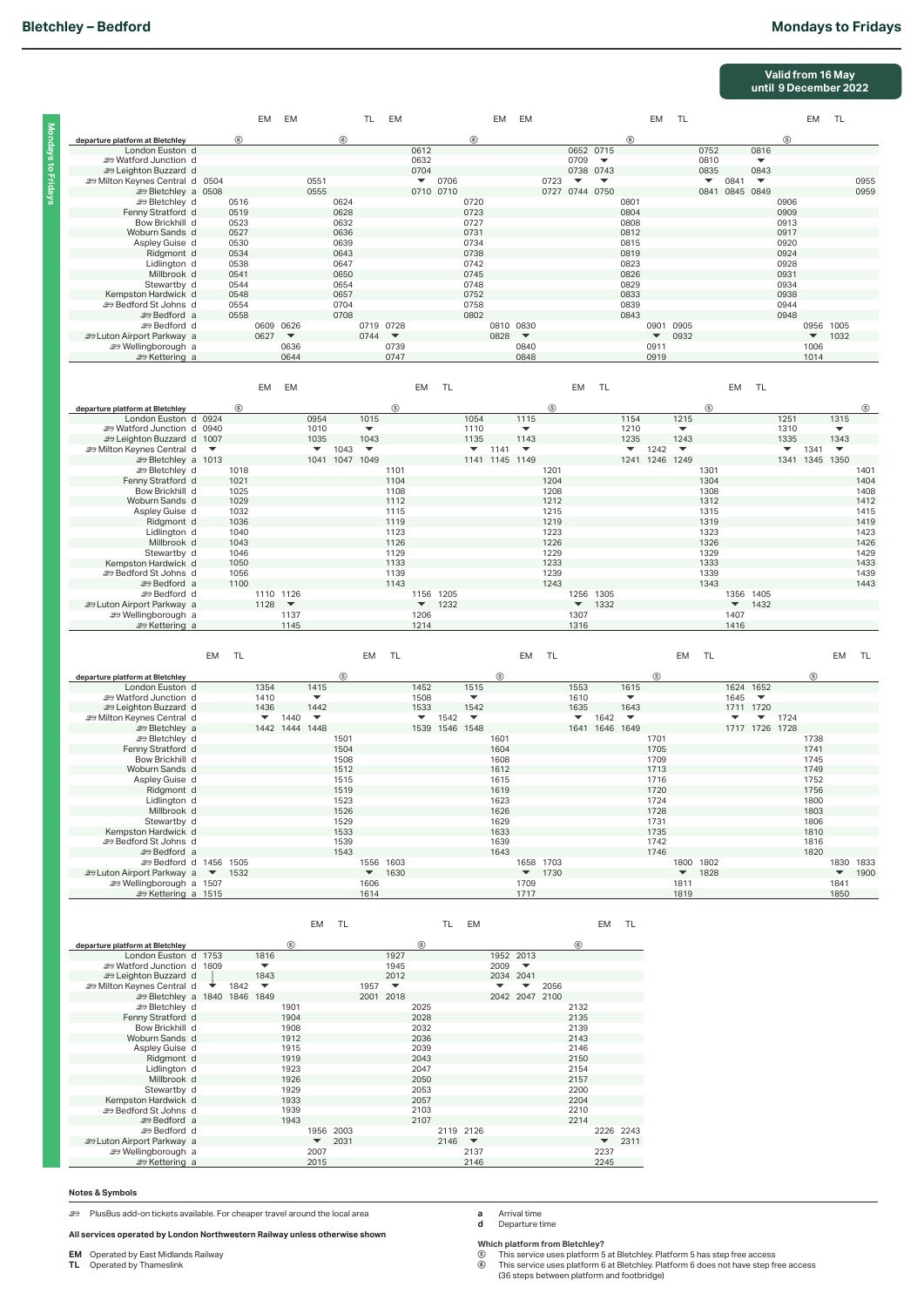**Saturdays**

**Saturdays** 

### **Valid from 21 May until 10 December 2022**

|                                                            |                |                | TL                   | EM                               |              |                                  | TL             | EM EM                    |           |                                  |              |                                  | TL EM        |      |                          |      |                                  | TL EM                                    |                          |                          |                |                                  | EM EM |                                  |              |                          |
|------------------------------------------------------------|----------------|----------------|----------------------|----------------------------------|--------------|----------------------------------|----------------|--------------------------|-----------|----------------------------------|--------------|----------------------------------|--------------|------|--------------------------|------|----------------------------------|------------------------------------------|--------------------------|--------------------------|----------------|----------------------------------|-------|----------------------------------|--------------|--------------------------|
| departure platform at Bletchley                            |                | $\circledcirc$ |                      |                                  |              | (6)                              |                |                          |           |                                  |              | $^{\circ}$                       |              |      |                          |      | $\circledS$                      |                                          |                          |                          |                | (6)                              |       |                                  |              |                          |
| London Euston d                                            |                |                |                      |                                  |              |                                  |                |                          |           | 0534                             |              |                                  |              |      | 0624                     |      |                                  |                                          |                          | 0752 0815                |                |                                  |       |                                  |              | 0924                     |
| <b>ED Watford Junction d</b>                               |                |                |                      |                                  |              |                                  |                |                          |           | 0553                             |              |                                  |              |      | 0639                     |      |                                  |                                          | 0808                     | $\overline{\phantom{a}}$ |                |                                  |       |                                  |              | 0939                     |
| <b>ED Leighton Buzzard d</b>                               |                |                |                      |                                  |              |                                  |                |                          |           | 0625                             |              |                                  |              |      | 0708                     |      |                                  |                                          |                          | 0834 0842                |                |                                  |       |                                  |              | 1006                     |
| Milton Keynes Central d 0435                               |                |                |                      |                                  | 0532         |                                  |                |                          |           | $\overline{\phantom{a}}$         | 0647         |                                  |              |      | $\overline{\phantom{a}}$ | 0747 |                                  |                                          | $\overline{\phantom{a}}$ | $\overline{\phantom{a}}$ | 0856           |                                  |       |                                  | 0956         | $\overline{\phantom{a}}$ |
| <b>EDIE Bletchley</b> a 0439                               |                |                |                      |                                  | 0536         |                                  |                |                          |           |                                  | 0631 0651    |                                  |              |      | 0714 0751                |      |                                  |                                          |                          |                          | 0840 0848 0900 |                                  |       |                                  |              | 1000 1012                |
| <b>ED</b> Bletchley d                                      |                | 0516           |                      |                                  |              | 0616                             |                |                          |           |                                  |              | 0700                             |              |      |                          |      | 0800                             |                                          |                          |                          |                | 0917                             |       |                                  |              |                          |
| Fenny Stratford d                                          |                | 0519           |                      |                                  |              | 0619                             |                |                          |           |                                  |              | 0703                             |              |      |                          |      | 0803                             |                                          |                          |                          |                | 0920<br>0924                     |       |                                  |              |                          |
| Bow Brickhill d<br>Woburn Sands d                          |                | 0523<br>0527   |                      |                                  |              | 0623<br>0627                     |                |                          |           |                                  |              | 0707<br>0711                     |              |      |                          |      | 0807<br>0811                     |                                          |                          |                          |                | 0928                             |       |                                  |              |                          |
| Aspley Guise d                                             |                | 0530           |                      |                                  |              | 0630                             |                |                          |           |                                  |              | 0714                             |              |      |                          |      | 0814                             |                                          |                          |                          |                | 0931                             |       |                                  |              |                          |
| Ridgmont d                                                 |                | 0534           |                      |                                  |              | 0634                             |                |                          |           |                                  |              | 0718                             |              |      |                          |      | 0818                             |                                          |                          |                          |                | 0935                             |       |                                  |              |                          |
| Lidlington d                                               |                | 0538           |                      |                                  |              | 0638                             |                |                          |           |                                  |              | 0722                             |              |      |                          |      | 0822                             |                                          |                          |                          |                | 0939                             |       |                                  |              |                          |
| Millbrook d                                                |                | 0541           |                      |                                  |              | 0641                             |                |                          |           |                                  |              | 0725                             |              |      |                          |      | 0825                             |                                          |                          |                          |                | 0942                             |       |                                  |              |                          |
| Stewartby d                                                |                | 0544           |                      |                                  |              | 0644                             |                |                          |           |                                  |              | 0728                             |              |      |                          |      | 0828                             |                                          |                          |                          |                | 0945                             |       |                                  |              |                          |
| Kempston Hardwick d                                        |                | 0548           |                      |                                  |              | 0648                             |                |                          |           |                                  |              | 0732                             |              |      |                          |      | 0832                             |                                          |                          |                          |                | 0949                             |       |                                  |              |                          |
| <b>333 Bedford St Johns d</b>                              |                | 0554           |                      |                                  |              | 0654                             |                |                          |           |                                  |              | 0738                             |              |      |                          |      | 0838                             |                                          |                          |                          |                | 0955                             |       |                                  |              |                          |
| <b>E</b> Bedford a<br><b>ED</b> Bedford d                  |                | 0558           |                      | 0605 0619                        |              | 0658                             |                | 0705 0706 0727           |           |                                  |              | 0742                             | 0749 0756    |      |                          |      | 0842                             | 0849 0856                                |                          |                          |                | 0959                             |       | 1010 1026                        |              |                          |
| <b>En Luton Airport Parkway</b> a                          |                |                | 0632                 | $\overline{\phantom{0}}$         |              |                                  | 0732           |                          |           |                                  |              |                                  | 0816         |      |                          |      |                                  | 0916<br>$\overline{\phantom{a}}$         |                          |                          |                |                                  | 1028  | $\blacktriangledown$             |              |                          |
| <b>ED</b> Wellingborough a                                 |                |                |                      | 0630                             |              |                                  |                |                          | 0738      |                                  |              |                                  |              | 0807 |                          |      |                                  | 0907                                     |                          |                          |                |                                  |       | 1037                             |              |                          |
| <del>e</del> Kettering a                                   |                |                |                      | 0638                             |              |                                  |                | 0720 0746                |           |                                  |              |                                  |              | 0815 |                          |      |                                  | 0915                                     |                          |                          |                |                                  |       | 1045                             |              |                          |
|                                                            |                |                |                      |                                  |              |                                  |                |                          |           |                                  |              |                                  |              |      |                          |      |                                  |                                          |                          |                          |                |                                  |       |                                  |              |                          |
|                                                            |                | <b>EM</b>      | <b>EM</b>            |                                  |              |                                  |                | <b>EM</b>                | <b>TL</b> |                                  |              |                                  |              |      | <b>EM</b><br>TL          |      |                                  |                                          |                          | <b>EM</b>                | TL             |                                  |       |                                  |              | <b>EM</b>                |
|                                                            |                |                |                      |                                  |              |                                  |                |                          |           |                                  |              |                                  |              |      |                          |      |                                  |                                          |                          |                          |                |                                  |       |                                  |              |                          |
| departure platform at Bletchley                            | $\circledcirc$ |                |                      |                                  |              |                                  | $\circledcirc$ |                          |           |                                  |              |                                  | (6)          |      |                          |      |                                  |                                          | (5)                      |                          |                |                                  |       |                                  | (5)          |                          |
| London Euston d                                            |                |                |                      | 0954                             |              | 1015                             |                |                          |           | 1054                             |              | 1115                             |              |      |                          |      | 1154                             | 1215                                     |                          |                          |                | 1254                             |       | 1315                             |              |                          |
| <b>ED</b> Watford Junction d                               |                |                |                      | 1010                             |              |                                  |                |                          |           | 1110                             |              |                                  |              |      |                          |      | 1210                             |                                          |                          |                          |                | 1310                             |       |                                  |              |                          |
| <b>er Leighton Buzzard</b> d                               |                |                |                      | 1036<br>$\overline{\phantom{a}}$ | 1041         | 1043<br>$\overline{\phantom{a}}$ |                |                          |           | 1136<br>$\overline{\phantom{a}}$ | 1141         | 1143<br>$\overline{\phantom{a}}$ |              |      |                          |      | 1236<br>$\overline{\phantom{a}}$ | 1243<br>1242<br>$\overline{\phantom{a}}$ |                          |                          |                | 1336<br>$\overline{\phantom{a}}$ | 1343  | 1343<br>$\overline{\phantom{a}}$ |              |                          |
| <b>En Milton Keynes Central d</b><br><b>ED</b> Bletchley a |                |                |                      |                                  |              | 1042 1045 1049                   |                |                          |           |                                  |              | 1142 1145 1149                   |              |      |                          |      |                                  | 1242 1246 1249                           |                          |                          |                | 1342 1347 1349                   |       |                                  |              |                          |
| <b>ED Bletchley d 1017</b>                                 |                |                |                      |                                  |              |                                  | 1101           |                          |           |                                  |              |                                  | 1201         |      |                          |      |                                  |                                          | 1301                     |                          |                |                                  |       |                                  | 1401         |                          |
| Fenny Stratford d 1020                                     |                |                |                      |                                  |              |                                  | 1104           |                          |           |                                  |              |                                  | 1204         |      |                          |      |                                  |                                          | 1304                     |                          |                |                                  |       |                                  | 1404         |                          |
| Bow Brickhill d 1024                                       |                |                |                      |                                  |              |                                  | 1108           |                          |           |                                  |              |                                  | 1208         |      |                          |      |                                  |                                          | 1308                     |                          |                |                                  |       |                                  | 1408         |                          |
| Woburn Sands d 1028                                        |                |                |                      |                                  |              |                                  | 1112           |                          |           |                                  |              |                                  | 1212         |      |                          |      |                                  |                                          | 1312                     |                          |                |                                  |       |                                  | 1412         |                          |
| Aspley Guise d 1031                                        |                |                |                      |                                  |              |                                  | 1115           |                          |           |                                  |              |                                  | 1215         |      |                          |      |                                  |                                          | 1315                     |                          |                |                                  |       |                                  | 1415         |                          |
| Ridgmont d 1035                                            |                |                |                      |                                  |              |                                  | 1119           |                          |           |                                  |              |                                  | 1219         |      |                          |      |                                  |                                          | 1319                     |                          |                |                                  |       |                                  | 1419         |                          |
| Lidlington d 1039                                          |                |                |                      |                                  |              |                                  | 1123           |                          |           |                                  |              |                                  | 1223         |      |                          |      |                                  |                                          | 1323                     |                          |                |                                  |       |                                  | 1423         |                          |
| Millbrook d 1042<br>Stewartby d 1045                       |                |                |                      |                                  |              |                                  | 1126<br>1129   |                          |           |                                  |              |                                  | 1226<br>1229 |      |                          |      |                                  |                                          | 1326<br>1329             |                          |                |                                  |       |                                  | 1426<br>1429 |                          |
| Kempston Hardwick d 1049                                   |                |                |                      |                                  |              |                                  | 1133           |                          |           |                                  |              |                                  | 1233         |      |                          |      |                                  |                                          | 1333                     |                          |                |                                  |       |                                  | 1433         |                          |
| Bedford St Johns d 1055                                    |                |                |                      |                                  |              |                                  | 1139           |                          |           |                                  |              |                                  | 1239         |      |                          |      |                                  |                                          | 1339                     |                          |                |                                  |       |                                  | 1439         |                          |
| <b>ED</b> Bedford a 1059                                   |                |                |                      |                                  |              |                                  | 1143           |                          |           |                                  |              |                                  | 1243         |      |                          |      |                                  |                                          | 1343                     |                          |                |                                  |       |                                  | 1443         |                          |
| <b>E</b> Bedford d                                         |                |                | 1110 1126            |                                  |              |                                  |                |                          | 1156 1205 |                                  |              |                                  |              |      | 1256 1305                |      |                                  |                                          |                          |                          | 1356 1405      |                                  |       |                                  |              | 1456                     |
| <b>Explorer</b> Luton Airport Parkway a                    |                | 1128           | $\blacktriangledown$ |                                  |              |                                  |                | $\blacktriangledown$     | 1232      |                                  |              |                                  |              |      | $\blacktriangledown$     | 1332 |                                  |                                          |                          | $\blacktriangledown$     | 1432           |                                  |       |                                  |              | $\blacktriangledown$     |
| <b>er Wellingborough a</b>                                 |                |                | 1137                 |                                  |              |                                  |                | 1207                     |           |                                  |              |                                  |              |      | 1307                     |      |                                  |                                          |                          | 1407                     |                |                                  |       |                                  |              | 1507                     |
| <del></del> Kettering a                                    |                |                | 1145                 |                                  |              |                                  |                | 1215                     |           |                                  |              |                                  |              |      | 1315                     |      |                                  |                                          |                          | 1415                     |                |                                  |       |                                  |              | 1515                     |
|                                                            |                |                |                      |                                  |              |                                  |                |                          |           |                                  |              |                                  |              |      |                          |      |                                  |                                          |                          |                          |                |                                  |       |                                  |              |                          |
|                                                            | <b>TL</b>      |                |                      |                                  |              | EM                               | <b>TL</b>      |                          |           |                                  |              | EM                               | <b>TL</b>    |      |                          |      |                                  | <b>TL</b><br>EM                          |                          |                          |                |                                  | TL    | EM                               |              |                          |
| departure platform at Bletchley                            |                |                |                      |                                  | (5)          |                                  |                |                          |           |                                  | (5)          |                                  |              |      |                          |      | (6)                              |                                          |                          |                          |                | (6)                              |       |                                  |              |                          |
| London Euston d                                            |                | 1354           |                      | 1415                             |              |                                  |                | 1454                     |           | 1515                             |              |                                  |              | 1554 |                          | 1615 |                                  |                                          | 1654                     |                          | 1715           |                                  |       |                                  | 1754         |                          |
| <b>ED</b> Watford Junction d                               |                | 1410           |                      |                                  |              |                                  |                | 1509                     |           | ▼                                |              |                                  |              | 1610 |                          | ▼    |                                  |                                          | 1710                     |                          | ▼              |                                  |       |                                  | 1810         |                          |
| <b>ED Leighton Buzzard d</b>                               |                | 1436           |                      | 1442                             |              |                                  |                | 1536                     |           | 1543                             |              |                                  |              | 1636 |                          | 1643 |                                  |                                          | 1736                     |                          | 1742           |                                  |       |                                  | 1836         |                          |
| m Milton Keynes Central d                                  |                |                | 1439                 |                                  |              |                                  |                | $\overline{\phantom{a}}$ | 1541      |                                  |              |                                  |              | ▼    | 1642                     |      |                                  |                                          | ▼                        | 1742                     |                |                                  |       |                                  | ▼            | 1844                     |
| <b>ED</b> Bletchley a                                      |                |                | 1442 1443 1448       |                                  |              |                                  |                | 1542 1545 1549           |           |                                  |              |                                  |              |      | 1642 1646 1649           |      |                                  |                                          |                          |                          | 1742 1746 1748 |                                  |       |                                  |              | 1842 1848                |
| <b>ED</b> Bletchley d                                      |                |                |                      |                                  | 1501         |                                  |                |                          |           |                                  | 1601         |                                  |              |      |                          |      | 1701                             |                                          |                          |                          |                | 1756                             |       |                                  |              |                          |
| Fenny Stratford d<br>Bow Brickhill d                       |                |                |                      |                                  | 1504<br>1508 |                                  |                |                          |           |                                  | 1604<br>1608 |                                  |              |      |                          |      | 1704<br>1708                     |                                          |                          |                          |                | 1759<br>1803                     |       |                                  |              |                          |
| Woburn Sands d                                             |                |                |                      |                                  | 1512         |                                  |                |                          |           |                                  | 1612         |                                  |              |      |                          |      | 1712                             |                                          |                          |                          |                | 1807                             |       |                                  |              |                          |
| Aspley Guise d                                             |                |                |                      |                                  | 1515         |                                  |                |                          |           |                                  | 1615         |                                  |              |      |                          |      | 1715                             |                                          |                          |                          |                | 1810                             |       |                                  |              |                          |
| Ridgmont d                                                 |                |                |                      |                                  | 1519         |                                  |                |                          |           |                                  | 1619         |                                  |              |      |                          |      | 1719                             |                                          |                          |                          |                | 1814                             |       |                                  |              |                          |
| Lidlington d                                               |                |                |                      |                                  | 1523         |                                  |                |                          |           |                                  | 1623         |                                  |              |      |                          |      | 1723                             |                                          |                          |                          |                | 1818                             |       |                                  |              |                          |
| Millbrook d                                                |                |                |                      |                                  | 1526         |                                  |                |                          |           |                                  | 1626         |                                  |              |      |                          |      | 1726                             |                                          |                          |                          |                | 1821                             |       |                                  |              |                          |
| Stewartby d                                                |                |                |                      |                                  | 1529         |                                  |                |                          |           |                                  | 1629         |                                  |              |      |                          |      | 1729                             |                                          |                          |                          |                | 1824                             |       |                                  |              |                          |
| Kempston Hardwick d                                        |                |                |                      |                                  | 1533         |                                  |                |                          |           |                                  | 1633         |                                  |              |      |                          |      | 1733                             |                                          |                          |                          |                | 1828                             |       |                                  |              |                          |
| <b>ED Bedford St Johns d</b><br><b>E</b> Bedford a         |                |                |                      |                                  | 1539<br>1543 |                                  |                |                          |           |                                  | 1639<br>1643 |                                  |              |      |                          |      | 1739<br>1743                     |                                          |                          |                          |                | 1834<br>1838                     |       |                                  |              |                          |
| <b>ED Bedford d 1505</b>                                   |                |                |                      |                                  |              | 1556 1605                        |                |                          |           |                                  |              | 1656 1705                        |              |      |                          |      |                                  | 1756 1805                                |                          |                          |                |                                  |       | 1849 1856                        |              |                          |
| En Luton Airport Parkway a 1532                            |                |                |                      |                                  |              | $\blacktriangledown$             | 1632           |                          |           |                                  |              | $\blacktriangledown$             | 1732         |      |                          |      |                                  | $\blacktriangledown$<br>1832             |                          |                          |                |                                  | 1916  | $\overline{\phantom{a}}$         |              |                          |
| <b>strategies</b> Wellingborough a                         |                |                |                      |                                  |              | 1607                             |                |                          |           |                                  |              | 1707                             |              |      |                          |      |                                  | 1807                                     |                          |                          |                |                                  |       | 1907                             |              |                          |
| <b>Executering</b> a                                       |                |                |                      |                                  |              | 1615                             |                |                          |           |                                  |              | 1715                             |              |      |                          |      |                                  | 1815                                     |                          |                          |                |                                  |       | 1915                             |              |                          |

EM TL TL EM

|  | EM |  |
|--|----|--|
|  |    |  |

| departure platform at Bletchley             |                          | (6)  |      |           |           |      | (6)  |           |                          |      |           | (6)  |      |           |
|---------------------------------------------|--------------------------|------|------|-----------|-----------|------|------|-----------|--------------------------|------|-----------|------|------|-----------|
| London Euston d 1815                        |                          |      |      |           |           | 1920 |      |           |                          | 2003 |           |      |      |           |
| <del>e</del> Watford Junction d             | $\overline{\phantom{a}}$ |      |      |           |           | 1936 |      |           |                          | 2019 |           |      |      |           |
| <b>Example 1843</b> Leighton Buzzard d 1843 |                          |      |      |           |           | 2001 |      |           |                          | 2040 |           |      |      |           |
| <b>ED Milton Keynes Central d</b>           |                          |      |      |           | 1944      |      |      |           |                          |      | 2116      |      |      |           |
| <b>EDIE Bletchley</b> a 1849                |                          |      |      |           | 1948 2007 |      |      |           |                          |      | 2046 2120 |      |      |           |
| <b>ED</b> Bletchley d                       |                          | 1901 |      |           |           |      | 2025 |           |                          |      |           | 2132 |      |           |
| Fenny Stratford d                           |                          | 1904 |      |           |           |      | 2028 |           |                          |      |           | 2135 |      |           |
| Bow Brickhill d                             |                          | 1908 |      |           |           |      | 2032 |           |                          |      |           | 2139 |      |           |
| Woburn Sands d                              |                          | 1912 |      |           |           |      | 2036 |           |                          |      |           | 2143 |      |           |
| Aspley Guise d                              |                          | 1915 |      |           |           |      | 2039 |           |                          |      |           | 2146 |      |           |
| Ridgmont d                                  |                          | 1919 |      |           |           |      | 2043 |           |                          |      |           | 2150 |      |           |
| Lidlington d                                |                          | 1923 |      |           |           |      | 2047 |           |                          |      |           | 2154 |      |           |
| Millbrook d                                 |                          | 1926 |      |           |           |      | 2050 |           |                          |      |           | 2157 |      |           |
| Stewartby d                                 |                          | 1929 |      |           |           |      | 2053 |           |                          |      |           | 2200 |      |           |
| Kempston Hardwick d                         |                          | 1933 |      |           |           |      | 2057 |           |                          |      |           | 2204 |      |           |
| <b>Explored St Johns d</b>                  |                          | 1939 |      |           |           |      | 2103 |           |                          |      |           | 2210 |      |           |
| <b>Execution</b> a                          |                          | 1943 |      |           |           |      | 2107 |           |                          |      |           | 2214 |      |           |
| ≞ Bedford d                                 |                          |      |      | 1956 2005 |           |      |      | 2119 2126 |                          |      |           |      |      | 2228 2243 |
| <b>ED Luton Airport Parkway</b> a           |                          |      |      | 2032      |           |      |      | 2146      | $\overline{\phantom{a}}$ |      |           |      |      | 2311      |
| <b>E</b> Wellingborough a                   |                          |      | 2007 |           |           |      |      |           | 2137                     |      |           |      | 2239 |           |
| <b>Executering</b> a                        |                          |      | 2015 |           |           |      |      |           | 2145                     |      |           |      | 2247 |           |

## **Notes & Symbols**

) PlusBus add-on tickets available. For cheaper travel around the local area

**All services operated by London Northwestern Railway unless otherwise shown**

**EM** Operated by East Midlands Railway **TL** Operated by Thameslink

**a** Arrival time **d** Departure time

**No Sunday service on this route**

**which platform from Bietchley?**<br>⑥ This service uses platform 5 at Bletchley. Platform 5 has step free access<br>⑦ This service uses platform 6 at Bletchley. Platform 6 does not have step free access<br>(36 steps between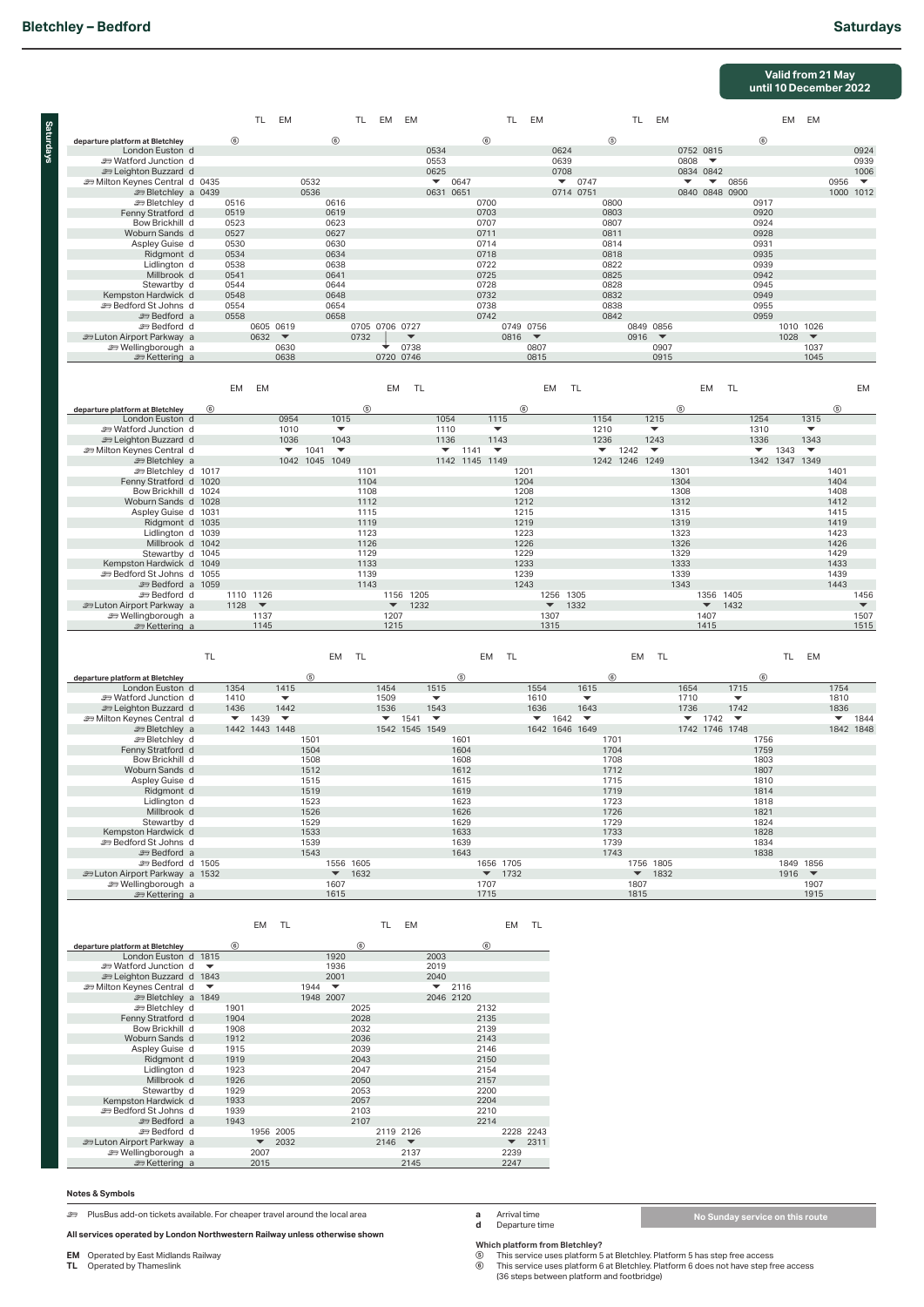**Mondays to Fridays**

Mondays to Fridays

# **Bedford – Bletchley** Mondays to Fridays

|                                                                                                                                                                                                                                                                                                                                                                                                                                                                                                                                                                                          |            |                                                      |                                                                                                            |                                                            |                                                 |                                                                                                             |                                                                                                            |                                                   |                                                                                                            |                                                       |                                                                                                             |                                                        |                                                                                                     |                                                   |                                                                                                     |                                                               |                                                                                                     |                                                                                                            |                                                                        |                                                                                                     |                                                                                                   |                                          | Valid from 16 May<br>until 9 December 2022                                                                  |                              |                                                                                |                                                                                                     |
|------------------------------------------------------------------------------------------------------------------------------------------------------------------------------------------------------------------------------------------------------------------------------------------------------------------------------------------------------------------------------------------------------------------------------------------------------------------------------------------------------------------------------------------------------------------------------------------|------------|------------------------------------------------------|------------------------------------------------------------------------------------------------------------|------------------------------------------------------------|-------------------------------------------------|-------------------------------------------------------------------------------------------------------------|------------------------------------------------------------------------------------------------------------|---------------------------------------------------|------------------------------------------------------------------------------------------------------------|-------------------------------------------------------|-------------------------------------------------------------------------------------------------------------|--------------------------------------------------------|-----------------------------------------------------------------------------------------------------|---------------------------------------------------|-----------------------------------------------------------------------------------------------------|---------------------------------------------------------------|-----------------------------------------------------------------------------------------------------|------------------------------------------------------------------------------------------------------------|------------------------------------------------------------------------|-----------------------------------------------------------------------------------------------------|---------------------------------------------------------------------------------------------------|------------------------------------------|-------------------------------------------------------------------------------------------------------------|------------------------------|--------------------------------------------------------------------------------|-----------------------------------------------------------------------------------------------------|
|                                                                                                                                                                                                                                                                                                                                                                                                                                                                                                                                                                                          | EM         | TL                                                   |                                                                                                            |                                                            |                                                 |                                                                                                             | EM                                                                                                         | EM                                                |                                                                                                            |                                                       |                                                                                                             |                                                        | EM                                                                                                  | EM                                                |                                                                                                     |                                                               |                                                                                                     | EM                                                                                                         | <b>TL</b>                                                              |                                                                                                     |                                                                                                   |                                          |                                                                                                             | EM                           | EM                                                                             |                                                                                                     |
| arrival platform at Bletchley<br>Settering d 0440<br>Strellingborough d 0448<br>and Luton Airport Parkway d ▼<br><b>Exp Bedford a 0504 0559</b><br><b>ED</b> Bedford d<br><b>ED Bedford St Johns d</b><br>Kempston Hardwick d<br>Stewartby d<br>Millbrook d<br>Lidlington d<br>Ridgmont d<br>Aspley Guise d<br>Woburn Sands d<br>Bow Brickhill d<br>Fenny Stratford d<br><b>ED</b> Bletchley a<br><b>ED</b> Bletchley d<br><b>Em Milton Keynes Central</b> a<br><b>29 Leighton Buzzard</b> a<br><b>E</b> Watford Junction a<br>London Euston a                                           |            | 0530                                                 | $^{\circ}$<br>0610<br>0614<br>0620<br>0624<br>0627<br>0631<br>0635<br>0639<br>0641<br>0646<br>0648<br>0651 | 0707<br>$\overline{\phantom{a}}$<br>0739                   | 0701 0711 0711<br>0748<br>0806                  | 0716                                                                                                        | 0619<br>0627<br>0640 0701                                                                                  | $\bullet$ 0643                                    | $^{\circ}$<br>0713<br>0717<br>0723<br>0727<br>0730<br>0734<br>0738<br>0742<br>0744<br>0749<br>0751<br>0754 | 0800<br>0806<br>▼                                     | 0805 0818<br>$\overline{\phantom{a}}$<br>0811<br>0837<br>0838 0902                                          | 0822                                                   | 0718<br>0726                                                                                        | $-0742$<br>0739 0800                              | (5)<br>0810<br>0814<br>0820<br>0824<br>0827<br>0831<br>0835<br>0839<br>0841<br>0846<br>0848<br>0851 | 0902 0913<br>$\overline{\phantom{a}}$<br>0908<br>0937<br>0958 | 0918                                                                                                | 0817<br>0825<br>0838 0838                                                                                  | $- 0811$                                                               | (6)<br>0848<br>0852<br>0858<br>0902<br>0905<br>0909<br>0913<br>0917<br>0919<br>0924<br>0926<br>0929 | 0940 0946 1000<br>0951                                                                            | $\overline{\phantom{a}}$                 | ▼<br>0953 1006<br>1034<br>1028 1058                                                                         | 0912<br>0930 0940            | 0919<br>0927<br>$\overline{\phantom{a}}$                                       | (5)<br>0955<br>0959<br>1005<br>1009<br>1012<br>1016<br>1020<br>1024<br>1026<br>1031<br>1033<br>1036 |
|                                                                                                                                                                                                                                                                                                                                                                                                                                                                                                                                                                                          |            |                                                      |                                                                                                            | EM                                                         | <b>TL</b>                                       |                                                                                                             |                                                                                                            |                                                   | EM                                                                                                         | <b>EM</b>                                             |                                                                                                             |                                                        |                                                                                                     |                                                   | <b>EM</b>                                                                                           | <b>TL</b>                                                     |                                                                                                     |                                                                                                            |                                                                        |                                                                                                     | EM                                                                                                | EM                                       |                                                                                                             |                              |                                                                                |                                                                                                     |
| arrival platform at Bletchley<br><b>⊯ Kettering d</b><br><b>er Wellingborough d</b><br><b>En Luton Airport Parkway d</b><br><b>E</b> Bedford a<br><b>Expedience d</b><br><b>ED Bedford St Johns d</b><br>Kempston Hardwick d<br>Stewartby d<br>Millbrook d<br>Lidlington d<br>Ridgmont d<br>Aspley Guise d<br>Woburn Sands d<br>Bow Brickhill d<br>Fenny Stratford d<br><b>ED</b> Bletchley a<br><b>ED Bletchley d 1042 1048 1101</b><br>m Milton Keynes Central a 1053<br><b>29 Leighton Buzzard</b> a<br><b>ED Watford Junction</b> a<br>London Euston a                               |            | $\overline{\phantom{a}}$<br>$\overline{\phantom{a}}$ | $\overline{\phantom{a}}$<br>1054 1107<br>1135<br>1126 1158                                                 | 1019<br>1027<br>$\blacktriangledown$                       | 1024<br>1040 1051                               | $\circledS$<br>1105<br>1109<br>1115<br>1119<br>1122<br>1126<br>1130<br>1134<br>1136<br>1141<br>1143<br>1146 | $\overline{\phantom{a}}$<br>1207<br>1235<br>1258                                                           | 1201 1215<br>1220                                 | 1107                                                                                                       | 1119<br>1127<br>$\overline{\phantom{a}}$<br>1125 1140 | $\circledS$<br>1155<br>1159<br>1205<br>1209<br>1212<br>1216<br>1220<br>1224<br>1226<br>1231<br>1233<br>1236 | 1254                                                   | 1242 1247 1301<br>$\overline{\phantom{a}}$<br>$\overline{\phantom{a}}$                              | ▼<br>1253 1307<br>1335<br>1325 1358               | 1212<br>1220<br>$\blacktriangledown$                                                                | 1206<br>1233 1235                                             | (5)<br>1255<br>1259<br>1305<br>1309<br>1312<br>1316<br>1320<br>1324<br>1326<br>1331<br>1333<br>1336 | 1353                                                                                                       | 1342 1346 1401<br>$\overline{\phantom{a}}$<br>$\overline{\phantom{a}}$ | $\overline{\phantom{a}}$<br>1353 1407<br>1435<br>1424 1458                                          | 1307<br>1325 1340                                                                                 | 1319<br>1327<br>$\overline{\phantom{a}}$ | $\circledS$<br>1355<br>1359<br>1405<br>1409<br>1412<br>1416<br>1420<br>1424<br>1426<br>1431<br>1433<br>1436 | 1451                         | 1443 1445 1502<br>$\overline{\phantom{a}}$<br>$\overline{\phantom{a}}$<br>1522 | $\overline{\phantom{a}}$<br>1451 1508<br>1536<br>1601                                               |
|                                                                                                                                                                                                                                                                                                                                                                                                                                                                                                                                                                                          | EM         | EM                                                   |                                                                                                            |                                                            |                                                 |                                                                                                             | EM                                                                                                         | EM                                                |                                                                                                            |                                                       |                                                                                                             |                                                        | EM                                                                                                  | EM                                                |                                                                                                     |                                                               |                                                                                                     |                                                                                                            | EM                                                                     | EM                                                                                                  |                                                                                                   |                                          |                                                                                                             |                              | EM                                                                             | EM                                                                                                  |
| arrival platform at Bletchley<br><b>≥</b> Kettering d<br><b>sext</b> Wellingborough d<br>En Luton Airport Parkway d 1407<br><b>ED Bedford a 1425 1440</b><br><b>ED</b> Bedford d<br><b>ED Bedford St Johns d</b><br>Kempston Hardwick d<br>Stewartby d<br>Millbrook d<br>Lidlington d<br>Ridgmont d<br>Aspley Guise d<br>Woburn Sands d<br>Bow Brickhill d<br>Fenny Stratford d<br><b>ED</b> Bletchley a<br><b>ED Bletchley</b> d<br><b>Em Milton Keynes Central</b> a<br><b>29 Leighton Buzzard</b> a<br><b>ED</b> Watford Junction a<br>London Euston a                                |            | 1419<br>1427<br>$\overline{\phantom{a}}$             | (5)<br>1455<br>1459<br>1505<br>1509<br>1512<br>1516<br>1520<br>1524<br>1526<br>1531<br>1533<br>1536        | 1551                                                       | 1540 1547 1600<br>$\overline{\phantom{a}}$<br>▼ | $\blacktriangledown$<br>1553 1607<br>1635<br>1625 1700                                                      | 1507                                                                                                       | 1518<br>1528<br>$\blacktriangledown$<br>1525 1539 | (5)<br>1555<br>1559<br>1605<br>1609<br>1612<br>1616<br>1620<br>1624<br>1626<br>1631<br>1633<br>1636        | 1652                                                  | 1642 1647 1700<br>$\overline{\phantom{a}}$<br>▼                                                             | $\blacktriangledown$<br>1654 1706<br>1735<br>1726 1801 | 1608                                                                                                | 1619<br>1627<br>$\blacktriangledown$<br>1626 1640 | (5)<br>1648<br>1652<br>1658<br>1702<br>1705<br>1709<br>1713<br>1717<br>1719<br>1724<br>1726<br>1729 | 1756                                                          | 1744 1747 1803<br>$\overline{\phantom{a}}$<br>1754 1809<br>▼<br>1825 1902                           | $\overline{\phantom{a}}$<br>1837                                                                           | 1709                                                                   | 1719<br>1727<br>$\overline{\phantom{a}}$<br>1727 1740                                               | 6<br>1755<br>1759<br>1805<br>1809<br>1812<br>1816<br>1820<br>1824<br>1826<br>1831<br>1833<br>1836 | 1852                                     | 1841 1847 1900<br>$\overline{\phantom{a}}$<br>1853 1907<br>▼<br>1924 1958                                   | $\blacktriangledown$<br>1936 | 1812<br>1830                                                                   | 1815<br>1823<br>$\blacktriangledown$<br>1836                                                        |
|                                                                                                                                                                                                                                                                                                                                                                                                                                                                                                                                                                                          |            |                                                      |                                                                                                            |                                                            | EM                                              | EM                                                                                                          |                                                                                                            |                                                   |                                                                                                            |                                                       | EM                                                                                                          | EM                                                     |                                                                                                     |                                                   |                                                                                                     | EM                                                            | <b>TL</b>                                                                                           |                                                                                                            |                                                                        |                                                                                                     |                                                                                                   |                                          |                                                                                                             |                              |                                                                                |                                                                                                     |
| arrival platform at Bletchley<br><b>≥</b> Kettering d<br><b>E</b> Wellingborough d<br><b>En Luton Airport Parkway d</b><br><b>E</b> Bedford a<br><b>29 Bedford d 1848</b><br>Bedford St Johns d 1852<br>Kempston Hardwick d 1858<br>Stewartby d 1902<br>Millbrook d 1906<br>Lidlington d 1910<br>Ridgmont d 1914<br>Aspley Guise d 1918<br>Woburn Sands d 1921<br>Bow Brickhill d 1926<br>Fenny Stratford d 1928<br><b>EDIE Bletchley</b> a 1931<br><b>ED</b> Bletchley d<br>m Milton Keynes Central a<br><b>29 Leighton Buzzard</b> a<br><b>E</b> Watford Junction a<br>London Euston a | $^{\circ}$ | 1957                                                 | 1944 1948 2002<br>$\overline{\phantom{0}}$                                                                 | $\overline{\phantom{a}}$<br>1954 2009<br>2037<br>2027 2101 | 1909                                            | 1919<br>1927<br>$\overline{\phantom{a}}$<br>1927 1940                                                       | $^{\circ}$<br>1955<br>1959<br>2005<br>2009<br>2012<br>2016<br>2020<br>2024<br>2026<br>2032<br>2034<br>2037 | 2047                                              | 2042 2050 2101<br>$\overline{\phantom{a}}$<br>$\blacktriangledown$                                         | ▼<br>2057 2107<br>2136<br>2128 2200                   | 2019<br>2027<br>$\blacktriangledown$                                                                        | 2037<br>2040 2055                                      | $6$<br>2112<br>2116<br>2122<br>2126<br>2129<br>2133<br>2137<br>2141<br>2143<br>2148<br>2150<br>2153 | 2205 2210<br>2211                                 | $\overline{\phantom{a}}$<br>2216<br>2248<br>2316                                                    | 2152<br>2200<br>2213 2221                                     | $\blacktriangledown$ 2153                                                                           | $^{\circ}$<br>2228<br>2232<br>2238<br>2242<br>2245<br>2249<br>2253<br>2257<br>2259<br>2304<br>2306<br>2309 | 2325                                                                   | 2317 2318<br>$\overline{\phantom{a}}$<br>2325<br>0001<br>0031                                       |                                                                                                   |                                          |                                                                                                             |                              |                                                                                |                                                                                                     |

## **Notes & Symbols**

) PlusBus add-on tickets available. For cheaper travel around the local area

**All services operated by London Northwestern Railway unless otherwise shown** 

**EM** Operated by East Midlands Railway **TL** Operated by Thameslink

**a** Arrival time **d** Departure time

Which platform from Bletchley?<br>⑥ This service uses platform 5 at Bletchley. Platform 5 has step free access<br>⑧ This service uses platform 6 at Bletchley. Platform 6 does not have step free access<br>(36 steps between platfor